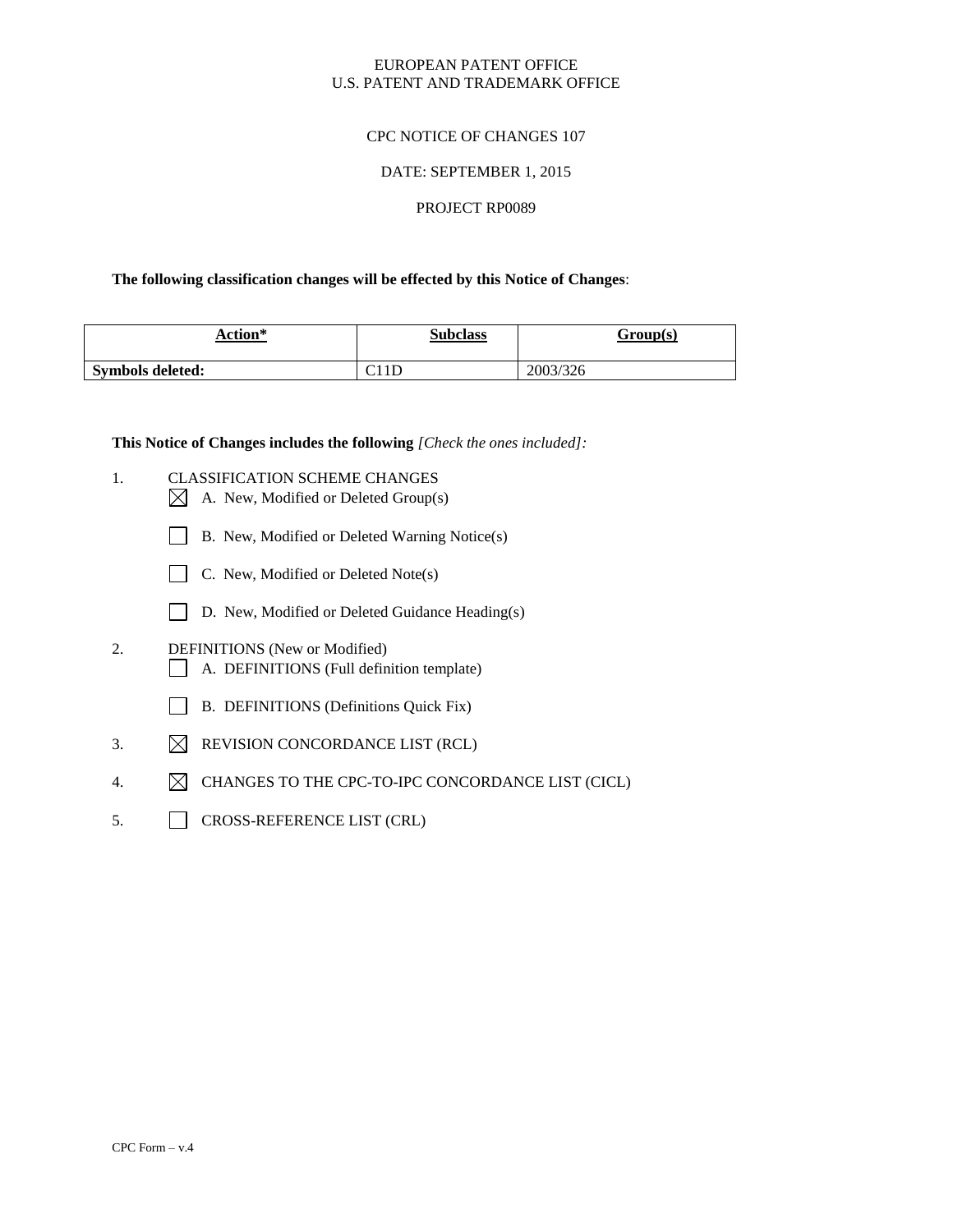#### CPC NOTICE OF CHANGES 107

#### DATE: SEPTEMBER 1, 2015

#### PROJECT RP0089

#### 1. CLASSIFICATION SCHEME CHANGES

#### A. New, Modified or Deleted Group(s)

**SUBCLASS C11D - DETERGENT COMPOSITIONS (preparations specially adapted for washing the hair A61Q 5/02, A61K 8/00; methods or apparatus for disinfection or sterilisation A61L; special washing compositions for cleaning semi-permeable membranes B01D 65/06); USE OF SINGLE SUBSTANCES AS DETERGENTS; SOAP OR SOAP-MAKING; RESIN SOAPS; RECOVERY OF GLYCEROL**

| $Type*$ | <b>Symbol</b>                          | <b>Indent</b><br><b>Level</b><br><b>Number</b><br>of dots<br>(e.g. 0, 1, | <b>Title</b><br>(new or modified)<br>"CPC only" text should normally be<br>enclosed in {curly brackets}** | Transferred to <sup>*</sup>         |
|---------|----------------------------------------|--------------------------------------------------------------------------|-----------------------------------------------------------------------------------------------------------|-------------------------------------|
|         | C <sub>11</sub> D <sub>2003</sub> /326 |                                                                          | {granulated, coated or protected}                                                                         | <empty code="" indexing=""></empty> |

\*N = new entries where reclassification into entries is involved; C = entries with modified file scope where reclassification of documents from the entries is involved;  $Q = new$  entries which are firstly populated with documents via administrative transfers from deleted (D) entries. Afterwards, the transferred documents into the Q entry will either stay or be moved to more appropriate entries, as determined by intellectual reclassification; E= existing entries with enlarged file scope, which receive documents from C or D entries, e.g. when a limiting reference is removed from the entry title; M = entries with no change to the file scope (no reclassification);  $D =$  deleted entries;  $F =$  frozen entries will be deleted once reclassification of documents from the entries is completed;  $U =$  entries that are unchanged.

#### NOTES:

- \*\*No {curly brackets} are used for titles in CPC only subclasses, e.g. C12Y, A23Y; 2000 series symbol titles of groups found at the end of schemes (orthogonal codes); or the Y section titles. The {curly brackets} are used for 2000 series symbol titles found interspersed throughout the main trunk schemes (breakdown codes).
- For U groups, the minimum requirement is to include the U group located immediately prior to the N group or N group array, in order to show the N group hierarchy and improve the readability and understanding of the scheme. Always include the symbol, indent level and title of the U group in the table above.
- All entry types should be included in the scheme changes table above for better understanding of the overall scheme change picture. Symbol, indent level, and title are required for all types except "D" which requires only a symbol.
- #"Transferred to" column must be completed for all C, D, F, and Q type entries. F groups will be deleted once reclassification is completed.
- When multiple symbols are included in the "Transferred to" column, avoid using ranges of symbols in order to be as precise as possible.
- For administrative transfer of documents, the following text should be used: "< administrative transfer to XX>" or "<administrative transfer to XX and YY simultaneously>" when administrative transfer of the same documents is to more than one place.
- Administrative transfer to main trunk groups is assumed to be "invention information", unless otherwise indicated, and to 2000 series groups is assumed to be "additional information".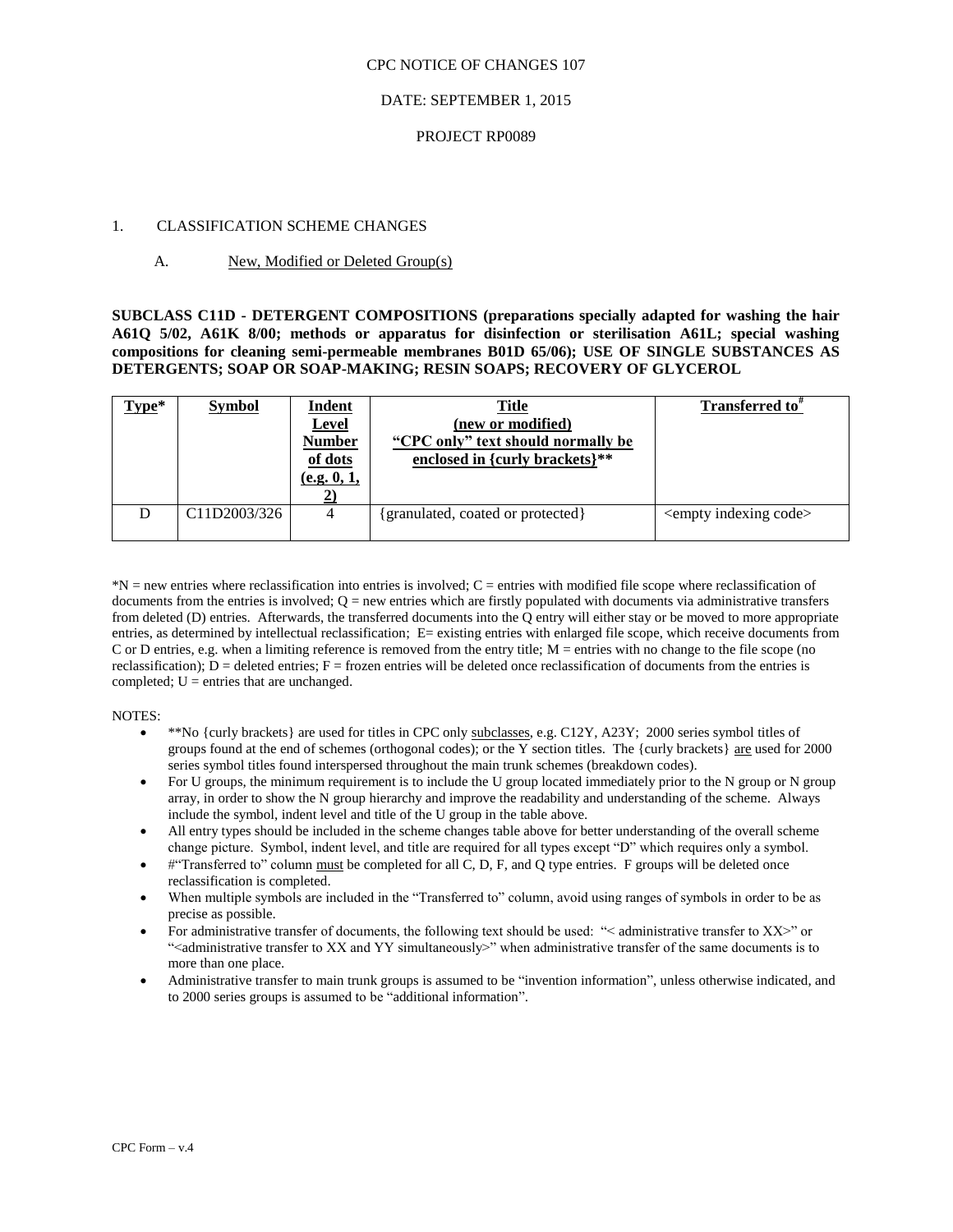#### CPC NOTICE OF CHANGES 107

## DATE: SEPTEMBER 1, 2015

#### PROJECT RP0089

# 3. REVISION CONCORDANCE LIST (RCL)

| Type* | From CPC Symbol (existing)             | To CPC Symbol(s)                  |
|-------|----------------------------------------|-----------------------------------|
|       | C <sub>11</sub> D <sub>2003</sub> /326 | $\leq$ empty indexing code $\geq$ |

 $*C$  = entries with modified file scope where reclassification of documents from the entries is involved;  $Q$  = new entries which are firstly populated with documents via administrative transfers from deleted (D) entries. Afterwards, the transferred documents into the Q entry will either stay or be moved to more appropriate entries, as determined by intellectual reclassification;  $D =$ deleted entries.

NOTES:

- $\bullet$  Only C, D, and Q type entries are included in the table above.
- When multiple symbols are included in the "To" column, avoid using ranges of symbols in order to be as precise as possible.
- For administrative transfer of documents, the following text should be used: "< administrative transfer to XX>" or ">
"<administrative transfer to XX and YY simultaneously>" when administrative transfer of the same documents is to more than one place.
- Administrative transfer to main trunk groups is assumed to be "invention information", unless otherwise indicated, and to 2000 series groups is assumed to be "additional information".